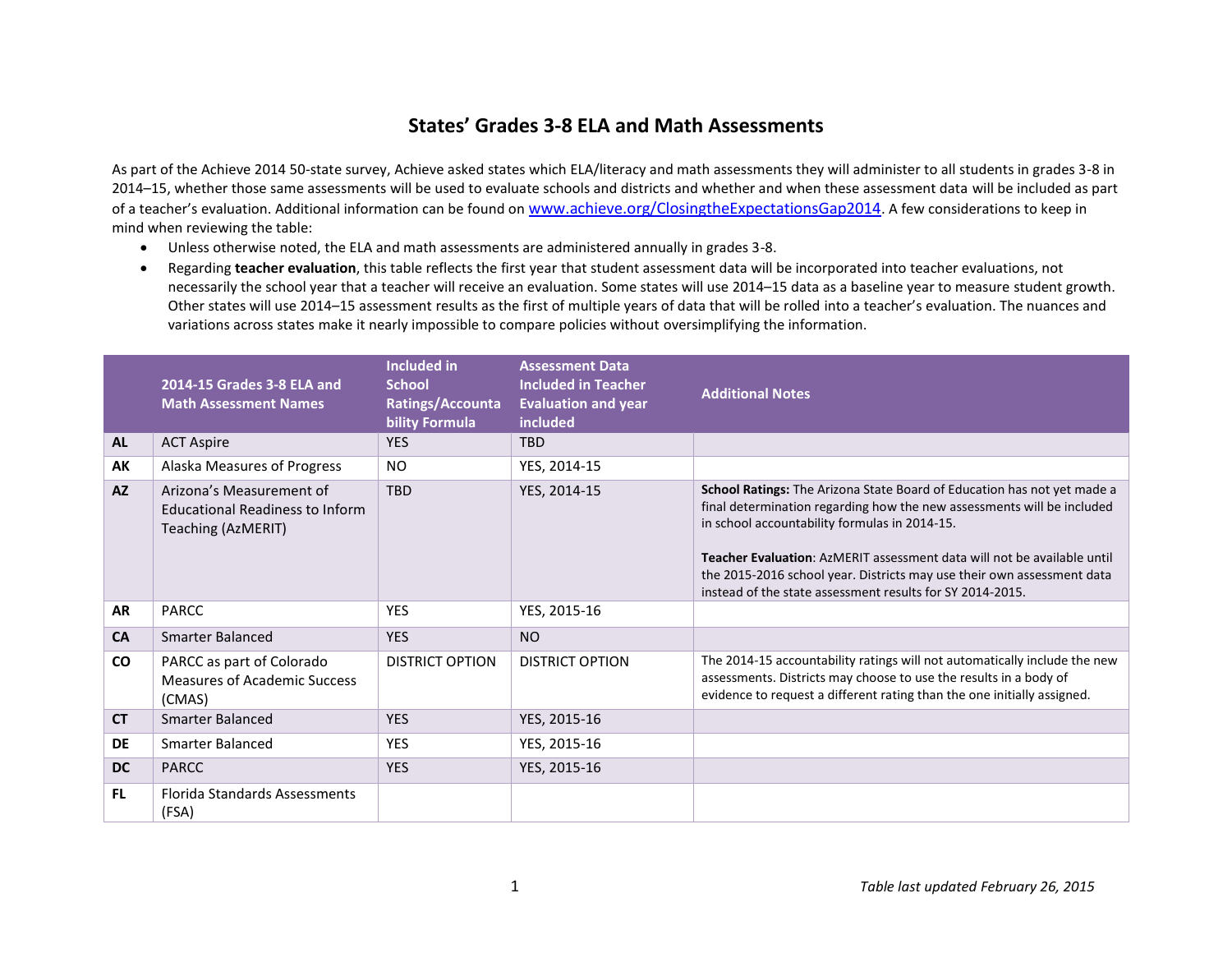|           | 2014-15 Grades 3-8 ELA and<br><b>Math Assessment Names</b>                                                                     | <b>Included in</b><br><b>School</b><br>Ratings/Accounta<br><b>bility Formula</b> | <b>Assessment Data</b><br><b>Included in Teacher</b><br><b>Evaluation and year</b><br>included | <b>Additional Notes</b>                                                                                                                                                                                                                                                                                                                                                                                                                                                                                   |
|-----------|--------------------------------------------------------------------------------------------------------------------------------|----------------------------------------------------------------------------------|------------------------------------------------------------------------------------------------|-----------------------------------------------------------------------------------------------------------------------------------------------------------------------------------------------------------------------------------------------------------------------------------------------------------------------------------------------------------------------------------------------------------------------------------------------------------------------------------------------------------|
| <b>GA</b> | Georgia Milestones Assessment<br>System                                                                                        | <b>YES</b>                                                                       | YES, TBD                                                                                       |                                                                                                                                                                                                                                                                                                                                                                                                                                                                                                           |
| HI        | Smarter Balanced                                                                                                               | <b>YES</b>                                                                       | YES, 2013-14                                                                                   |                                                                                                                                                                                                                                                                                                                                                                                                                                                                                                           |
| ID        | <b>Smarter Balanced</b>                                                                                                        | <b>NO</b>                                                                        | YES, 2015-16                                                                                   |                                                                                                                                                                                                                                                                                                                                                                                                                                                                                                           |
| IL        | <b>PARCC</b>                                                                                                                   | YES                                                                              | <b>DISTRICT OPTION</b>                                                                         |                                                                                                                                                                                                                                                                                                                                                                                                                                                                                                           |
| IN        | Indiana Statewide Testing for<br><b>Educational Progress Plus</b><br>(ISTEP+) aligned to the new<br>Indiana Academic Standards | <b>YES</b>                                                                       | YES, 2014-15                                                                                   |                                                                                                                                                                                                                                                                                                                                                                                                                                                                                                           |
| IA        | <b>Jowa Assessments</b>                                                                                                        | <b>YES</b>                                                                       | <b>NO</b>                                                                                      |                                                                                                                                                                                                                                                                                                                                                                                                                                                                                                           |
| <b>KS</b> | Kansas Assessment Program                                                                                                      | <b>YES</b>                                                                       | YES, 2017-18                                                                                   |                                                                                                                                                                                                                                                                                                                                                                                                                                                                                                           |
| KY        | Kentucky Performance Rating<br>for Educational Progress (K-<br>PREP) tests                                                     | <b>YES</b>                                                                       | YES, 2015-16                                                                                   |                                                                                                                                                                                                                                                                                                                                                                                                                                                                                                           |
| LA        | <b>PARCC</b>                                                                                                                   | <b>YES</b>                                                                       | YES, 2014-15                                                                                   |                                                                                                                                                                                                                                                                                                                                                                                                                                                                                                           |
| <b>ME</b> | <b>Smarter Balanced</b>                                                                                                        | <b>YES</b>                                                                       | YES, 2015-16                                                                                   | School ratings/accountability: The DOE will suspend the A-F grading<br>system in 2014-15. The 2014-15 Smarter Balanced results will serve as<br>the baseline for the 2015-16 school grades.                                                                                                                                                                                                                                                                                                               |
| <b>MD</b> | <b>PARCC</b>                                                                                                                   | <b>YES</b>                                                                       | YES, 2016-17                                                                                   |                                                                                                                                                                                                                                                                                                                                                                                                                                                                                                           |
| <b>MA</b> | <b>PARCC or Massachusetts</b><br><b>Comprehensive Assessment</b><br>System (MCAS)                                              | <b>YES</b>                                                                       | YES, 2015-16                                                                                   | Districts decided whether to administer PARCC or MCAS in 2014-15. The<br>three largest districts in the state were allowed to choose between MCAS<br>and PARCC at the school level.<br>School Ratings: Schools administering PARCC will have their 2015<br>accountability and assistance levels held harmless, meaning the level will<br>stay the same or improve from 2014, but cannot decline. Schools<br>administering MCAS will be classified into a level as usual and will not be<br>held harmless. |
| MI        | Michigan Student Test of<br><b>Educational Progress (M-STEP)</b>                                                               | <b>YES</b>                                                                       | YES, TBD                                                                                       |                                                                                                                                                                                                                                                                                                                                                                                                                                                                                                           |
| <b>MN</b> | Minnesota Comprehensive<br>Assessments (MCAs)                                                                                  | <b>YES</b>                                                                       | YES, 2014-15                                                                                   |                                                                                                                                                                                                                                                                                                                                                                                                                                                                                                           |
| <b>MS</b> | PARCC as part of Mississippi                                                                                                   | <b>YES</b>                                                                       | YES, TBD                                                                                       | Teacher Evaluation: Results from 2015-16 administration will be used for                                                                                                                                                                                                                                                                                                                                                                                                                                  |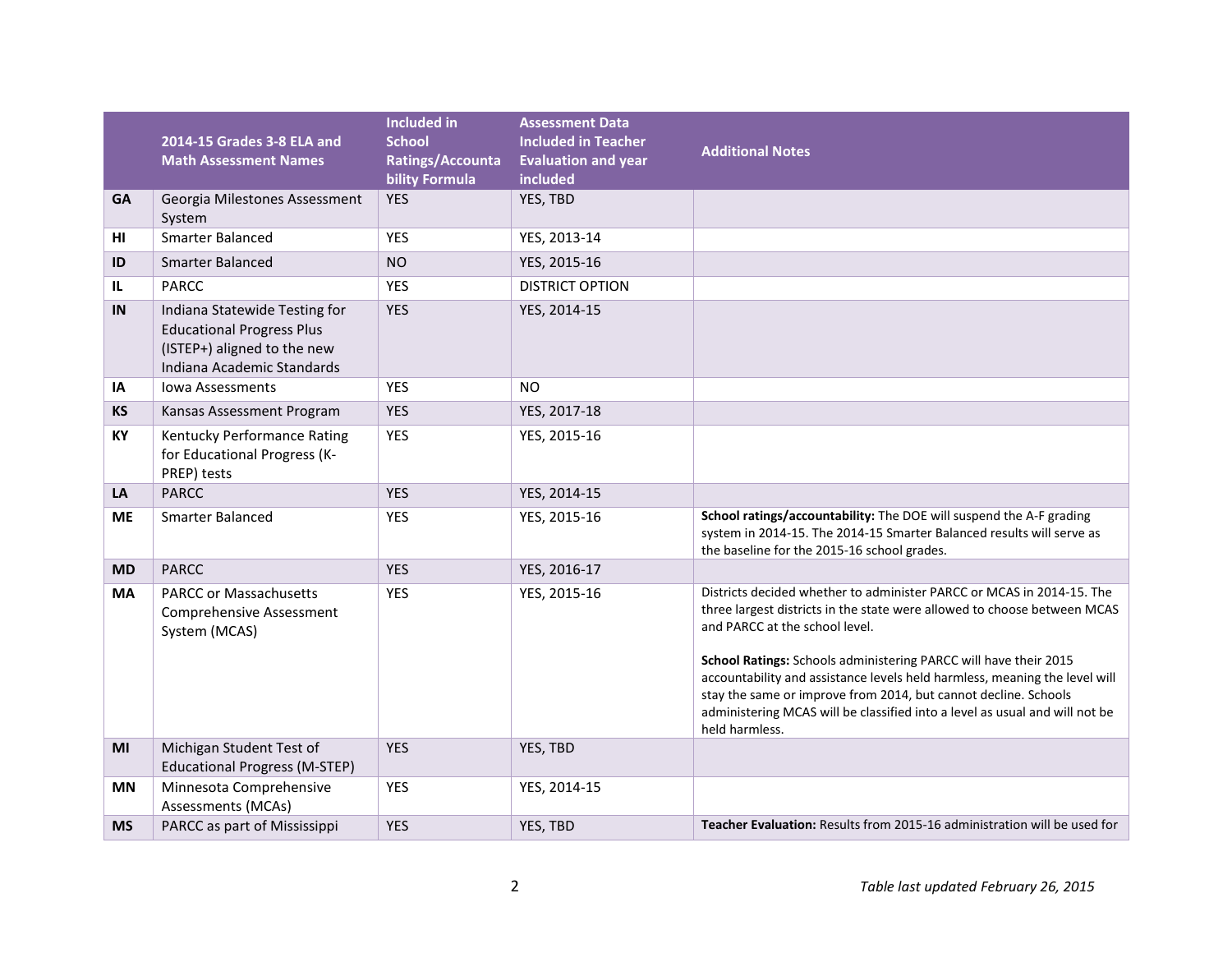|           | 2014-15 Grades 3-8 ELA and<br><b>Math Assessment Names</b>                                                 | <b>Included in</b><br><b>School</b><br>Ratings/Accounta<br><b>bility Formula</b> | <b>Assessment Data</b><br><b>Included in Teacher</b><br><b>Evaluation and year</b><br>included | <b>Additional Notes</b>                                                                                                                                                                                                                                                        |
|-----------|------------------------------------------------------------------------------------------------------------|----------------------------------------------------------------------------------|------------------------------------------------------------------------------------------------|--------------------------------------------------------------------------------------------------------------------------------------------------------------------------------------------------------------------------------------------------------------------------------|
|           | Curriculum Tests (MCT3)                                                                                    |                                                                                  |                                                                                                | teacher evaluation pending approval.                                                                                                                                                                                                                                           |
| МO        | Assessments developed by<br>Smarter Balanced                                                               | <b>YES</b>                                                                       | YES, 2015-16                                                                                   |                                                                                                                                                                                                                                                                                |
| <b>MT</b> | <b>Smarter Balanced</b>                                                                                    | <b>YES</b>                                                                       | <b>NO</b>                                                                                      |                                                                                                                                                                                                                                                                                |
| <b>NE</b> | Nebraska State Accountability<br>Tests (NeSA)                                                              | <b>YES</b>                                                                       | <b>NO</b>                                                                                      |                                                                                                                                                                                                                                                                                |
| <b>NV</b> | Smarter Balanced                                                                                           | <b>YES</b>                                                                       | YES, 2016-17                                                                                   |                                                                                                                                                                                                                                                                                |
| <b>NH</b> | <b>Smarter Balanced</b>                                                                                    | <b>YES</b>                                                                       | YES, see note                                                                                  | Teacher Evaluation: LEAs must implement teacher evaluation systems by<br>2016-17. In 2016-17, Smarter Balanced ELA and math assessment results<br>from 2014-15 and 2015-16 will be included. LEAs also have the option to<br>include additional assessments and years of data. |
| <b>NJ</b> | <b>PARCC</b>                                                                                               | <b>YES</b>                                                                       | YES, 2014-15                                                                                   |                                                                                                                                                                                                                                                                                |
| ΝM        | <b>PARCC</b>                                                                                               | <b>YES</b>                                                                       | YES, 2014-15                                                                                   |                                                                                                                                                                                                                                                                                |
| <b>NY</b> | New York State Common Core<br>English Language Arts and<br><b>Mathematics Tests</b>                        | <b>YES</b>                                                                       | YES, 2012-13                                                                                   |                                                                                                                                                                                                                                                                                |
| <b>NC</b> | North Carolina READY End-of-<br><b>Grade Reading Comprehension</b><br>and Mathematics Tests                | <b>YES</b>                                                                       | YES, 2014-15                                                                                   |                                                                                                                                                                                                                                                                                |
| <b>ND</b> | <b>Smarter Balanced</b>                                                                                    | <b>YES</b>                                                                       | YES, 2014-15                                                                                   |                                                                                                                                                                                                                                                                                |
| ΟH        | <b>Ohio Achievement Assessment</b><br>(OAA) for grade 3 (ELA only),<br>PARCC (grades 4-8 ELA, 3-8<br>math) | YES                                                                              | YES, 2014-15                                                                                   | Assessment Administration: In 2014-15, as part of a one-year transition<br>plan for third grade due to data requirements for Third Grade Reading<br>Guarantee, Ohio will administer the OAA ELA assessments in fall 2014<br>and spring 2015 in grade 3.                        |
| <b>OK</b> | Oklahoma Core Curriculum Tests<br>in Reading/Language Arts and<br>Math                                     | <b>YES</b>                                                                       | YES, 2014-15                                                                                   |                                                                                                                                                                                                                                                                                |
| <b>OR</b> | <b>Smarter Balanced</b>                                                                                    | <b>YES</b>                                                                       | YES, 2014-15                                                                                   | Teacher Evaluation: Data from the 2014-15 administration will be<br>included in SY 2015-16.                                                                                                                                                                                    |
| <b>PA</b> | Pennsylvania System of School<br>Assessment (PSSA) in English<br>Language Arts and Mathematics             | <b>YES</b>                                                                       | YES, 2014-15                                                                                   |                                                                                                                                                                                                                                                                                |